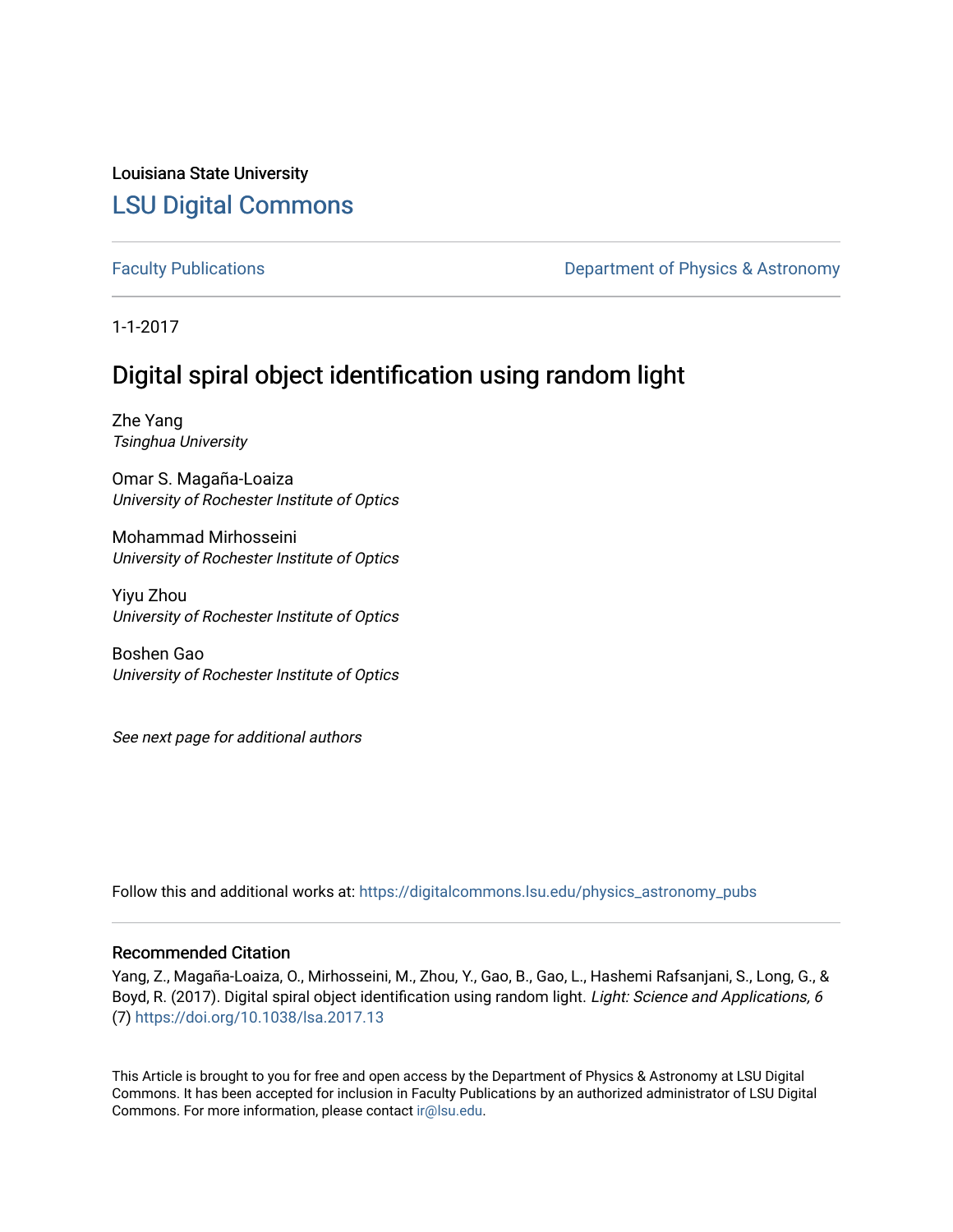## Authors

Zhe Yang, Omar S. Magaña-Loaiza, Mohammad Mirhosseini, Yiyu Zhou, Boshen Gao, Lu Gao, Seyed Mohammad Hashemi Rafsanjani, Gui Lu Long, and Robert W. Boyd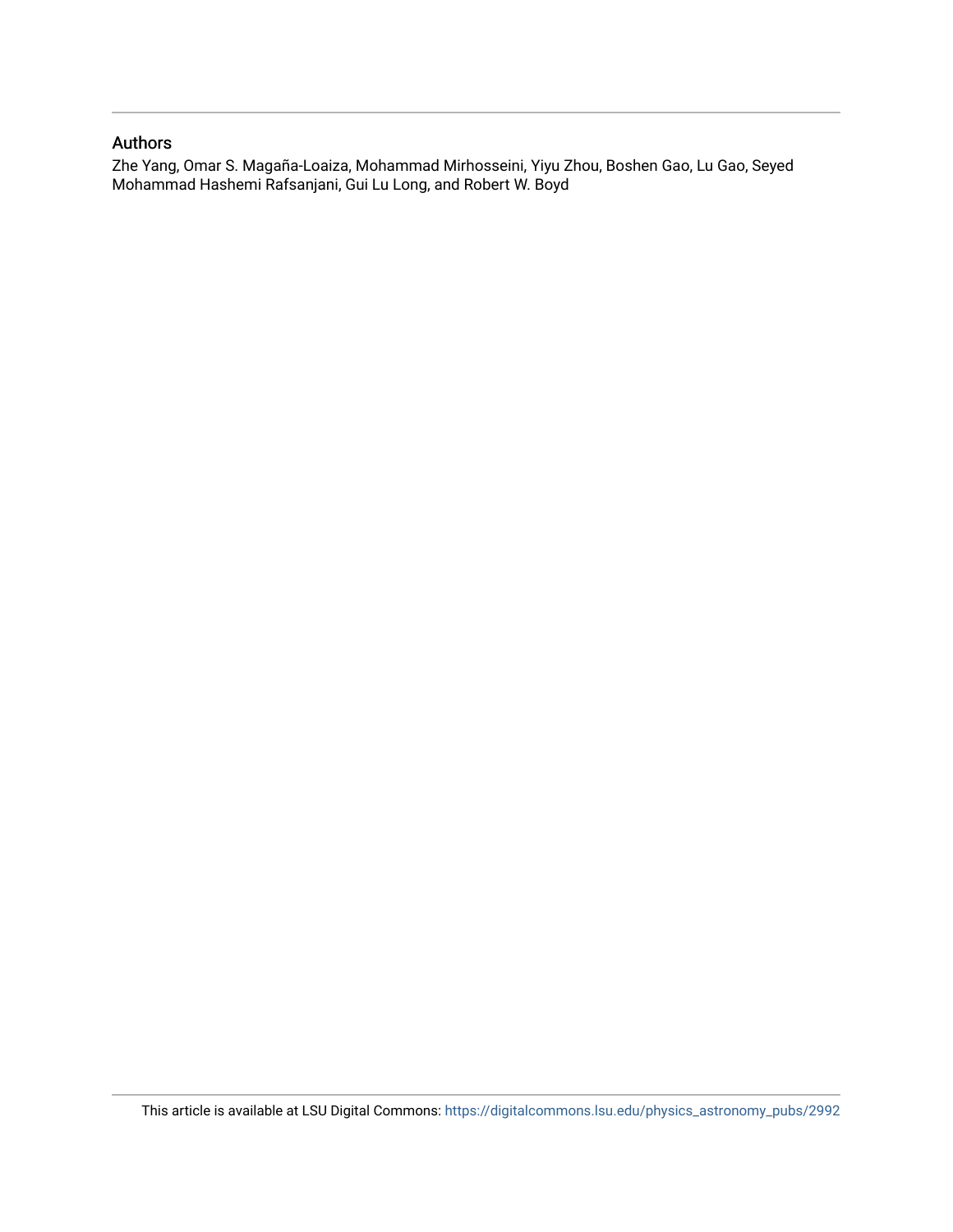# ORIGINAL ARTICLE

# Digital spiral object identification using random light

Zhe Yang<sup>1,2</sup>, Omar S Magaña-Loaiza<sup>2</sup>, Mohammad Mirhosseini<sup>2</sup>, Yiyu Zhou<sup>2</sup>, Boshen Gao<sup>2</sup>, Lu Gao<sup>2,3</sup>, Seyed Mohammad Hashemi Rafsanjani<sup>2</sup>, Gui-Lu Long<sup>1,4</sup> and Robert W Boyd<sup>2,5</sup>

Photons that are entangled or correlated in orbital angular momentum have been extensively used for remote sensing, object identification and imaging. It has recently been demonstrated that intensity fluctuations give rise to the formation of correlations in the orbital angular momentum components and angular positions of random light. Here we demonstrate that the spatial signatures and phase information of an object with rotational symmetries can be identified using classical orbital angular momentum correlations in random light. The Fourier components imprinted in the digital spiral spectrum of the object, as measured through intensity correlations, unveil its spatial and phase information. Sharing similarities with conventional compressive sensing protocols that exploit sparsity to reduce the number of measurements required to reconstruct a signal, our technique allows sensing of an object with fewer measurements than other schemes that use pixel-by-pixel imaging. One remarkable advantage of our technique is that it does not require the preparation of fragile quantum states of light and operates at both low- and high-light levels. In addition, our technique is robust against environmental noise, a fundamental feature of any realistic scheme for remote sensing.

Light: Science & Applications (2017) 6, e17013; doi:10.1038/lsa.2017.13; published online 28 July 2017

Keywords: object identification; orbital angular momentum; random light; remote sensing; second-order correlation

#### INTRODUCTION

The orbital angular momentum (OAM) of light has attracted considerable attention in recent years. As identified by Allen et  $al$ <sup>1</sup> in 1992, a beam of light with an azimuthal phase dependence of the form  $e^{-i\ell\phi}$  carries OAM, where  $\ell$  is the mode index, which specifies the amount of OAM, and  $\phi$  is the azimuthal angle. This interesting property of light has been explored in different contexts. For example, fundamental tests of high-dimensional entangled systems have been performed through the OAM basis<sup>2</sup>, the infinite OAM bases have been used to implement paradoxes in quantum mechanics<sup>3</sup> and relativistic effects have been explored in the azimuthal degree of freedom<sup>4,5</sup>. In the applied context, the OAM of light has been used to encode information<sup>6–10</sup>, manipulate microscopic particles<sup>11–14</sup>, perform optical metrology<sup>15,16</sup>, and perform remote sensing and imaging<sup>4,17–25</sup>.

It has been suggested that the discrete OAM spectrum (or spiral spectrum) can be used for imaging, a technique known as digital spiral imaging<sup>17</sup>. In addition, quantum OAM correlations<sup>26</sup> have been used to enhance the image contrast of phase objects<sup>18</sup>. Furthermore, object identification has been performed by means of quantum-correlated OAM states<sup>19,20</sup>. Similarly, quantum correlations have been incorporated into digital spiral imaging to retrieve information of phase objects<sup>21</sup>. Moreover, field correlations in vectorial beams have been utilized for kinematic sensing<sup>22</sup>.

It has been recently demonstrated that random fluctuations of light give rise to the formation of intensity correlations in the OAM components and angular positions of pseudothermal light $^{27}$ . It has also been shown that these classical correlations are manifested

through interference structures that resemble those observed with entangled photons. These results suggest that OAM intensity correlations in random optical fields, such as those found in natural light, could be used to develop optical technologies with the similar functionality as those that employ entangled photons.

In this work, we exploit the OAM correlations of random light to demonstrate object identification; in this approach, the object is identified through its discrete OAM spectrum (or spiral spectrum). We also demonstrate that we can use the same types of correlations to retrieve the phase information of an object. Despite the fact that intensity correlations in the OAM degree of freedom are not perfect, as for the case of entangled photons, it is possible to perform object identification at any light levels, an important advantage over the quantum protocols that employ fragile entangled states of light.

#### MATERIALS AND METHODS

#### Theoretical analysis

The OAM spectrum of a random light field  $E(r, \phi)$  can be experimentally measured by projecting it onto a series of OAM modes  $\ell$ . The amplitude for this projection is given by

$$
a_{\ell} = \int r dr d\phi \ E(r,\phi) \ \frac{e^{-i\ell\phi}}{\sqrt{2\pi}} \tag{1}
$$

The angular coherence properties of a field of light are described by the first-order correlation function  $G^{(1)}(\ell, \ell) = \langle a_{\ell}^{*} a_{\ell} \rangle = \langle I_{\ell} \rangle$ , where the first-order correlation function  $G^{(x)}(t, t) = \langle u_{\ell} u_{\ell} \rangle = \langle I_{\ell} \rangle$ , where<br>the symbol  $\langle ... \rangle$  indicates the ensemble average. Similarly, the secondorder correlation function that describes intensity correlations in the

<sup>&</sup>lt;sup>1</sup>State Key Laboratory of Low-dimensional Quantum Physics and Department of Physics, Tsinghua University, Beijing 100084, China; <sup>2</sup>The Institute of Optics, University of Rochester, Rochester, New York 14627, USA; <sup>3</sup>School of Science, China University of Geosciences, Beijing 100083, China; <sup>4</sup>Tsinghua National Laboratory for Information Science and Technology, Beijing 100084, China and <sup>5</sup>Department of Physics, University of Ottawa, Ottawa ON K1N 6N5, Ontario, Canada Correspondence: OS Magaña-Loaiza, Email: omar.maganaloaiza@rochester.edu; GL Long, Email: gllong@mail.tsinghua.edu.cn

Received 16 October 2016; revised 18 January 2017; accepted 14 February 2017; accepted article preview online 15 February 2017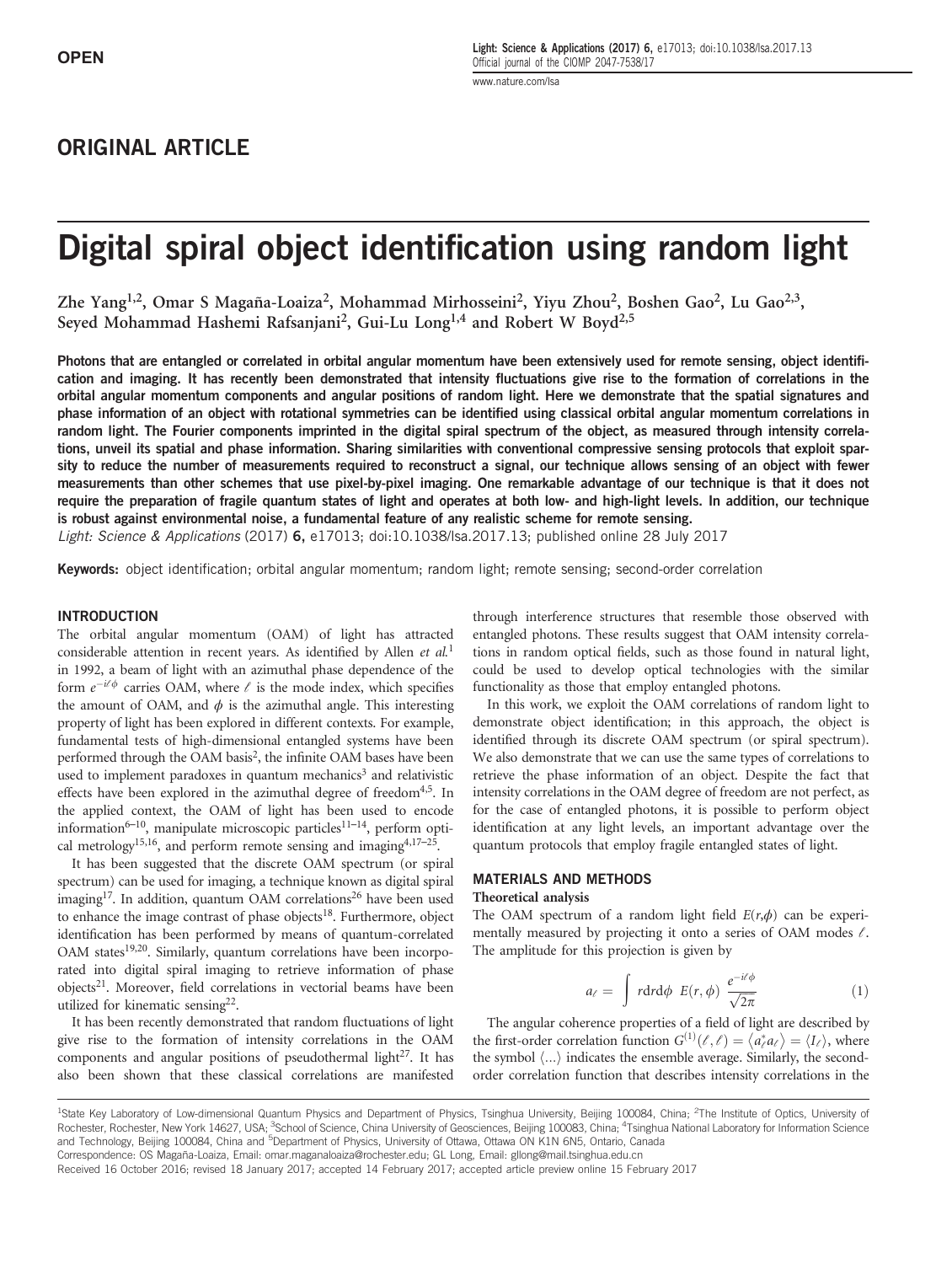OAM domain is defined as  $G^{(2)}(\ell_1, \ell_2) = \left\langle I_{\ell_1}^* I_{\ell_2} \right\rangle = \left\langle a_{\ell_1}^* a_{\ell_1} a_{\ell_2}^* a_{\ell_2} \right\rangle$ . For a thermal beam of light,  $G^{(2)}(\ell_1, \ell_2)$  is given by  $2^{7,28}$ 

$$
G^{(2)}(\ell_1,\ell_2) = G^{(1)}(\ell_1,\ell_1)G^{(1)}(\ell_2,\ell_2) + |G^{(1)}(\ell_1,\ell_2)|^2 \qquad (2)
$$

The first term in Equation (2) represents a product of intensities between two OAM modes. This first term is constant and represents a background that causes the intensity correlations not to be perfect, whereas the second term,  $|G^{(1)}(\ell_1,\ell_2)|^2$ , is typically approximated<br>by a discrete  $\delta$  function that describes point-to-point OAM by a discrete  $\delta$  function that describes point-to-point OAM correlations.

In our scheme for object identification, one of the two beams illuminates the object described by the transmission function  $A(r,\phi)$ . In this case, the second term of Equation (2), which is defined as  $\Delta G^{(2)}(\ell_1, \ell_2) \equiv |G^{(1)}(\ell_1, \ell_2)|^2$ , can be expressed (see the Supplementary Information) as

 $\Delta G^{(2)}(\ell_1,\ell_2) = \bigg|\int r\mathrm{d}r\mathrm{d}\phi\ \overline{\left|E(r,\phi)\right|^2}A(r,\phi)\ \frac{e^{i\Delta\ell\phi}}{2\pi}$ 

 $\begin{array}{c} \begin{array}{c} \begin{array}{c} \begin{array}{c} \end{array} \\ \begin{array}{c} \end{array} \end{array} \end{array} \end{array}$ 

where 
$$
\Delta \ell = \ell_1 - \ell_2
$$
, and the overbar means ensemble average. Inter-  
estingly, the object  $A(r,\phi)$  encodes its Fourier components into the  
second-order correlation function. This signature is used to recover its  
spatial or phase information. When the object is not present,  $A(r,\phi) = 1$ ,  
and this term takes the form of a discrete  $\delta$  function.

#### Experimental setup

Figure 1a shows the experimental setup we use for digital spiral object identification. A 532-nm diode laser illuminates a digital micro-mirror device (DMD), which is used to generate a random field of light $2^{9,30}$ . A 4f-optical system consisting of two lenses and a spatial filter is employed to isolate the first order of the beam diffracted by the DMD. The intensity distribution of the generated beam is shown in Figure 1b.

The random light field is divided into 'test' and 'reference' arms after passing through a beam splitter. The light beam in the test arm interacts with an amplitude or phase object, which is displayed onto a spatial light modulator (SLM), as shown in Figure 1c. Each light beam is then projected onto a forked hologram to measure an OAM component of the random field of light $19-21,31$ . The first diffraction order of the structured beam is filtered by an aperture and then is coupled into a



 $\begin{array}{c} \begin{array}{c} \begin{array}{c} \end{array} \\ \begin{array}{c} \end{array} \end{array} \end{array}$ 2

a SIM f=1m SMF

 $(3)$ 

Pseudothermal light

Phase object<br>piected by SLM Fractional vortex OAM hologram projected by SLM

= ×

Figure 1 Experimental setup for digital spiral object identification with random light. (a) Experimental setup. A DMD is illuminated by a 532-nm laser beam. The first diffraction order of the structured beam is isolated by a 4f-optical system comprised of two lenses and a spatial filter in the focal plane (figure not to scale). A series of random patterns are displayed on the DMD at a frequency of 1.4 kHz to produce a random field of light. The generated beam is divided by a beam splitter to produce a test beam that interacts with the object and a reference beam. An SLM in each arm is used to measure the OAM components in the random beam of light. (b) Image of the spatial intensity distribution of the random beam of light. (c) The amplitude or phase object is encoded into the SLM in the test arm. SMF, single mode fiber.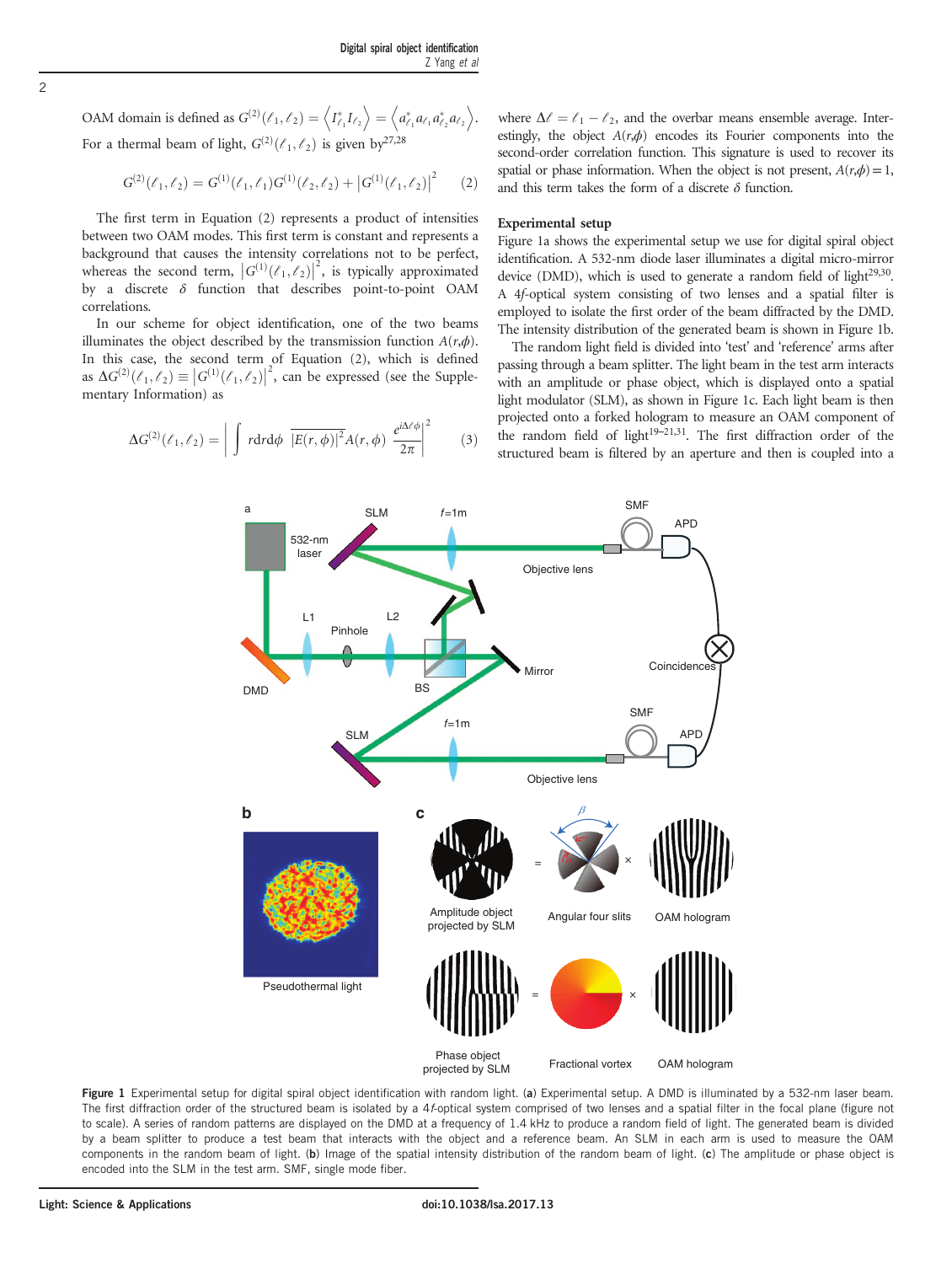### RESULTS AND DISCUSSION

#### Amplitude object identification

As shown in Figure 2a and 2b, we use objects with four- and sixfold rotational symmetries. Each object is encoded onto the SLM located in the test arm.

A series of OAM projections is performed in each arm to construct a two-dimensional matrix with the normalized second-order correlation function (Figure 2c and 2d). The OAM number in the test and reference arms are denoted by  $\ell_t$  and  $\ell_r$ , respectively. The normalized second-order OAM correlation function is calculated by  $g^{(2)}(\ell_t, \ell_r) = \langle I_{\ell_t} I_{\ell_t} \rangle / \langle I_{\ell_t} \rangle$ , where  $\langle I_{\ell_t} I_{\ell_t} \rangle$  is proportional to the coincidence count rate. Each element in the metrix is obtained by coincidence count rate. Each element in the matrix is obtained by averaging over 50 realizations of the experiment, and the error bars are obtained by calculating the standard deviation.

As shown in Figure 2c and 2d, an amplitude object with N-fold rotational symmetry imprints its Fourier components into the secondorder OAM correlation matrix. The correlation signal is high along the diagonal elements of the matrix, where  $\Delta \ell = \ell_{\rm t} - \ell_{\rm r} = \pm N$  due to the symmetry of the amplitude object. In our case, these signatures can be observed when  $\Delta \ell = \pm 4$ , for the object with fourfold rotational symmetry, and when  $\Delta \ell = \pm 6$ , for the object with sixfold rotational symmetry. Consequently, it is evident that one can use the OAM correlation matrix to identify the two objects. Furthermore, note that this technique requires a small number of measurements compared to traditional imaging schemes that rely on pixel-by-pixel raster scanning.

In Figure 2e and 2f, we plot the transverse sections, defined by  $g^{(2)}(\ell_t, \ell_r = 0)$ , for the correlation matrices in Figure 2c and 2d, reconcitively. For simple and summatric objects a single line in the respectively. For simple and symmetric objects, a single line in the correlation matrix can provide adequate information about the object. However, the measurement of the total OAM correlation matrix is required for complicated objects that lack rotational symmetry<sup>19,32</sup>.

#### Phase object identification

We showed above that our technique is capable of identifying amplitude objects with rotational symmetry. Next, we demonstrate that our technique can also be used to identify phase objects. As a specific example, we use phase objects consisting of non-integer vortices described as  $e^{-iM\phi}$ , where M indicates a non-integer winding number<sup>33–37</sup>. The phase profile of a vortex with  $M = -2/3$  is shown in Figure 3a; the azimuthal phase for a non-integer vortex of this form ranges from  $-2\pi/3$  to  $2\pi/3$ . The forked hologram that we encode onto the SLM is shown in Figure 3b. The two-dimensional normalized second-order OAM correlation matrix is shown in Figure 3c, and its middle row is plotted in Figure 3d. In this case, the presence of the phase object induces a broader spectrum in the correlation matrix.

As shown in Figure 4, we also test the performance of our technique with different phase objects characterized by the non-integer winding numbers  $M = -1/2$ ,  $M = -5/2$ ,  $M = -2/3$  and  $M = -8/3$ . The performance of our technique can be characterized through the Floor function. This simple function is used to denote the largest previous integer of M and can be defined as  $u = |M|$ , and v is the non-integer part given by  $v = M - u$ . The theoretical and experimental results show that the central peak of the correlation signal is determined by  $u$  and the profile is determined by v. A simple comparison between Figure 4a and 4b shows that the two figures have the same profile, but the central peak is located at different positions. This difference is because the parameter  $\nu$  is equal to 1/2 for both cases, whereas the parameter  $u$  is different; this parameter is equal to  $-1$  and  $-3$  for Figure 4a and 4b, respectively. We can compare the results shown in Figure 4c and 4d; in this case, the parameter  $\nu$  is equal to 1/3, whereas the parameter  $u$  is equal to  $-1$  and  $-3$  for Figure 4c and 4d, respectively. In this case, the two figures have the same profile, but the peak is located at different positions.

In our experiment, we used phase objects consisting of non-integer vortices. However, this technique can be applied to the identification of other phase objects, such as those discussed in Refs 38–40. These schemes require coherent sources of light or entangled photons.

The use of random light and intensity correlations in our technique shares similarities with other techniques, such as thermal ghost imaging $4^1$ . However, our technique extracts the fingerprints that characterize objects



Figure 2 Digital spiral identification for amplitude objects with four- and sixfold rotational symmetries. (a) An object with fourfold rotational symmetry with  $\alpha = \pi/6$  and  $\beta = \pi/4$ . (b) A similar object with  $\alpha = \pi/8$  and  $\beta = \pi/3$ . (c, d) The corresponding second-order correlation matrices. (e, f) The rows denoted by the dotted boxes in c and d, respectively.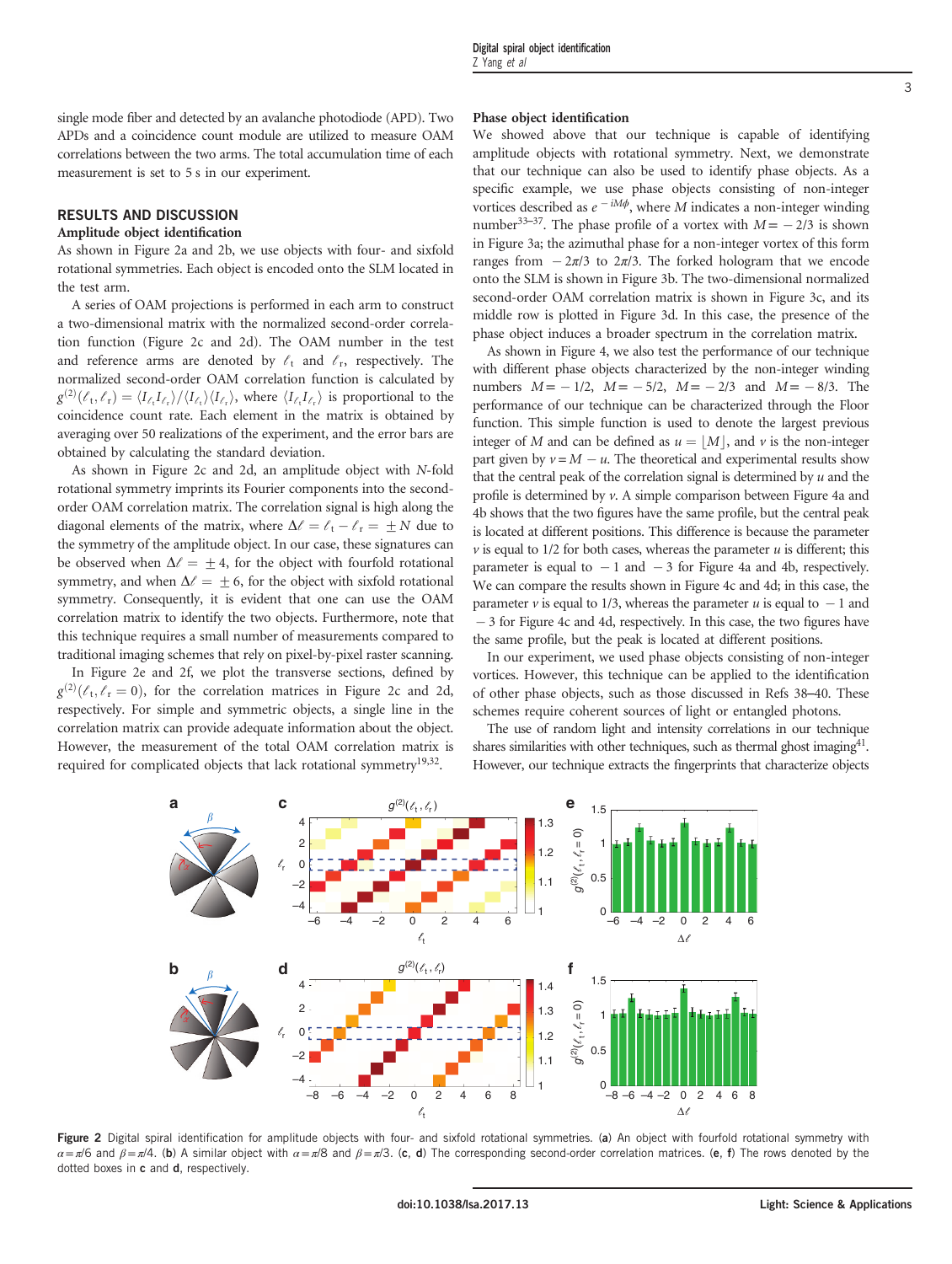

Figure 3 Digital spiral identification for a phase object. (a) The phase object consisting on a non-integer vortex with an OAM number of  $M = -2/3$ . (b) The corresponding forked hologram that we encode onto the SLM located in the test beam. (c) Experimental results for the second-order OAM correlation matrix. (d) A plot of the row denoted by the dotted box in c.



Figure 4 Digital spiral identification for phase objects with different non-integer winding numbers: (a)  $M = -1/2$ , (b)  $M = -5/2$ , (c)  $M = -2/3$  and (d)  $M = -8/3$ .

with rotational symmetries, leading to a reduction in the number of measurements required in conventional techniques for imaging. Another interesting aspect of our technique is that the second-order interference

effects are less sensitive to the coherence properties of the source. In fact, this is one of the advantages of the Hanbury Brown and Twiss interferometer compared to the Michelson interferometer $42$ . In addition,

4